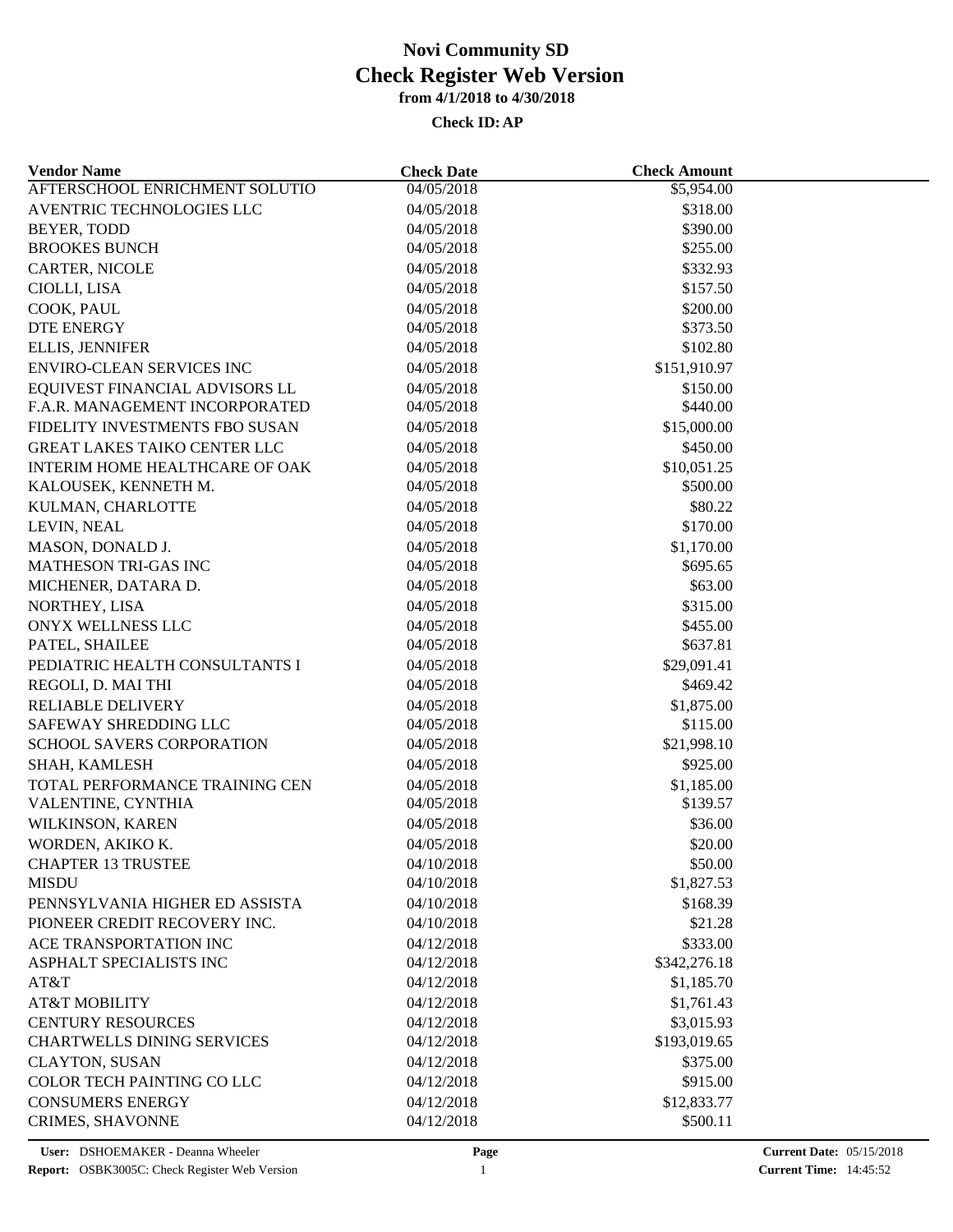| <b>Vendor Name</b>               | <b>Check Date</b> | <b>Check Amount</b>  |  |
|----------------------------------|-------------------|----------------------|--|
| DEAF COMMUNITY ADVOCACY NETWOR   | 04/12/2018        | \$434.00             |  |
| <b>DECA IMAGES</b>               | 04/12/2018        | \$960.00             |  |
| DINKELMANN, JEFFREY              | 04/12/2018        | \$68.14              |  |
| <b>DTE ENERGY</b>                | 04/12/2018        | \$16,233.10          |  |
| DTE ENERGY                       | 04/12/2018        | \$14,106.97          |  |
| EDF ENERGY SERVICES LLC          | 04/12/2018        | \$27,810.41          |  |
| <b>ENVIRO-CLEAN SERVICES INC</b> | 04/12/2018        | \$3,779.10           |  |
| FUJITA, YUKO                     | 04/12/2018        | \$45.00              |  |
| HOPPENSTEDT, DARBY               | 04/12/2018        | \$61.38              |  |
| <b>JOSTENS INC</b>               | 04/12/2018        | \$2,130.51           |  |
| LAPORTE, LISA                    | 04/12/2018        | \$197.53             |  |
| <b>MARRIOTT</b>                  | 04/12/2018        | \$2,097.20           |  |
| MCCARTHY & SMITH INC             | 04/12/2018        | \$152,710.43         |  |
| METROPOLITAN DETROIT BUREAU OF   | 04/12/2018        | \$3,212.25           |  |
| MICHIGAN SCHOOL VOCAL MUSIC AS   | 04/12/2018        | \$585.00             |  |
| MICHIGAN STATE UNIVERSITY - MO   | 04/12/2018        | \$2,290.00           |  |
| <b>OAKLAND SCHOOLS</b>           | 04/12/2018        | \$150.00             |  |
| <b>RICOH USA INC</b>             | 04/12/2018        | \$18,110.37          |  |
| SAFEWAY SHREDDING LLC            | 04/12/2018        | \$60.00              |  |
| <b>SAMUELS, EMILY</b>            | 04/12/2018        | \$165.00             |  |
| <b>SBSI SOFTWARE INC</b>         | 04/12/2018        | \$1,593.20           |  |
| <b>SME</b>                       | 04/12/2018        | \$21,514.18          |  |
|                                  |                   |                      |  |
| SOUND ENGINEERING INC            | 04/12/2018        | \$477.90<br>\$300.00 |  |
| STILLE, LEE A.                   | 04/12/2018        |                      |  |
| <b>ZELEXA LLC</b>                | 04/12/2018        | \$2,060.00           |  |
| A & R REPAIRS BAKER'S KNEAD IN   | 04/13/2018        | \$176.00             |  |
| ABEL, MARCI                      | 04/13/2018        | \$1,029.01           |  |
| ADER, KATHLEEN                   | 04/13/2018        | \$693.00             |  |
| <b>BISHOP, NOLA</b>              | 04/13/2018        | \$101.10             |  |
| <b>BURNSIDE, HEATHER</b>         | 04/13/2018        | \$59.92              |  |
| <b>CANTON HIGH SCHOOL</b>        | 04/13/2018        | \$250.00             |  |
| CARNIVAL BOUNCE RENTALS          | 04/13/2018        | \$200.00             |  |
| COOTS, GINGER                    | 04/13/2018        | \$214.75             |  |
| ERFFMEYER & SON COMPANY INC (E   | 04/13/2018        | \$124.00             |  |
| <b>GERMAN, SERENA</b>            | 04/13/2018        | \$428.85             |  |
| KASSAB, KELSEY                   | 04/13/2018        | \$300.05             |  |
| KIDON, COURTNEY                  | 04/13/2018        | \$17.44              |  |
| KILGORE, AMY                     | 04/13/2018        | \$60.00              |  |
| KUHN, CINDY                      | 04/13/2018        | \$214.69             |  |
| LENGERICH, AINSLEY               | 04/13/2018        | \$46.95              |  |
| LESSWAY, JENNIFER                | 04/13/2018        | \$29.52              |  |
| LUBIN, JENNY                     | 04/13/2018        | \$91.08              |  |
| MCDOUGALL, BARBARA               | 04/13/2018        | \$408.28             |  |
| METRO ATHLETIC OFFICIALS ASSOC   | 04/13/2018        | \$660.00             |  |
| MICHIGAN INTERSCHOLASTIC FOREN   | 04/13/2018        | \$166.00             |  |
| NORTHVILLE STITCHING POST LLC    | 04/13/2018        | \$270.00             |  |
| OAKLAND COUNTY HEALTH DIVISION   | 04/13/2018        | \$50.00              |  |
| OSBORNE, MELISSA                 | 04/13/2018        | \$521.87             |  |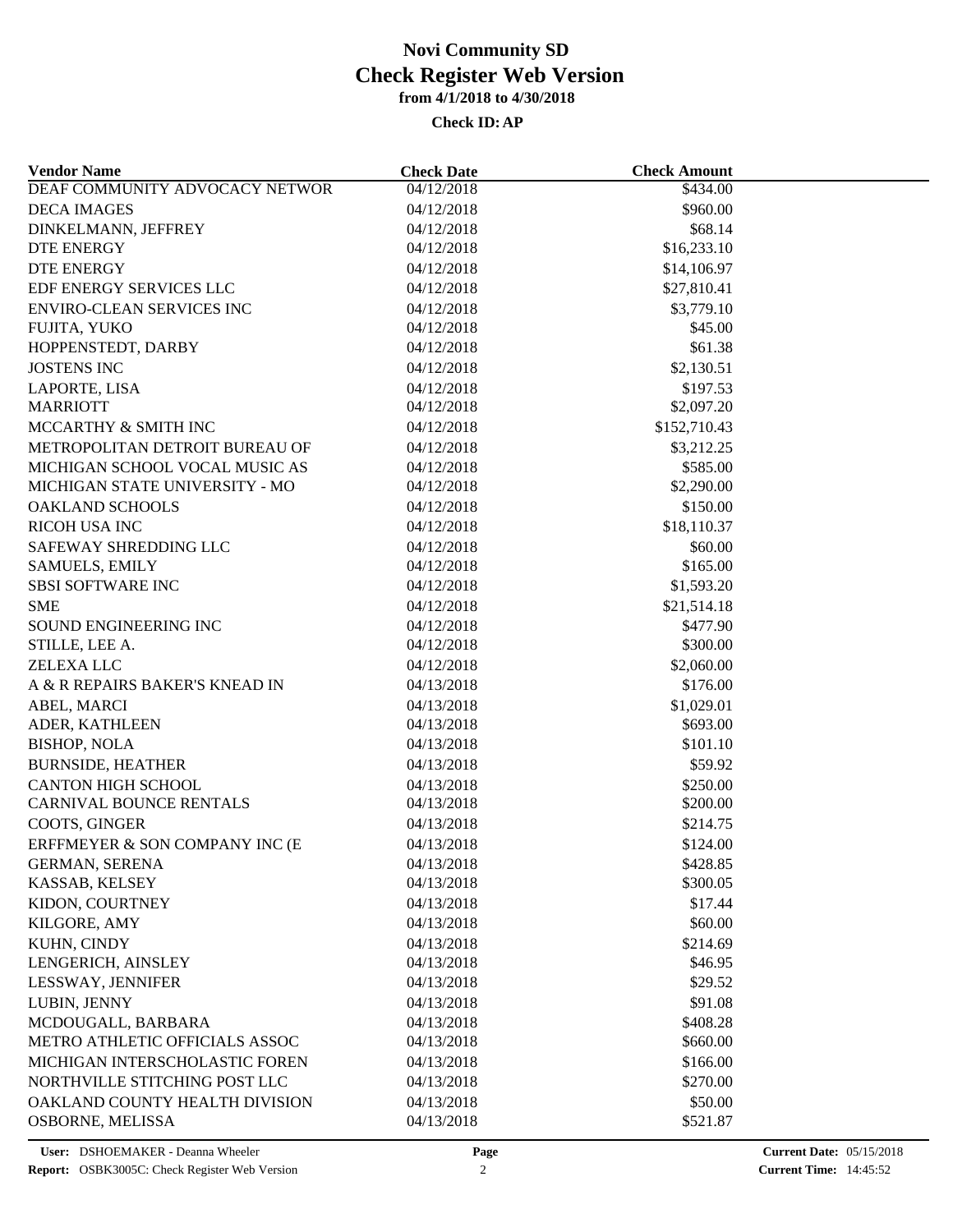| <b>Vendor Name</b>             | <b>Check Date</b> | <b>Check Amount</b> |  |
|--------------------------------|-------------------|---------------------|--|
| PARENTI, NIKI                  | 04/13/2018        | \$145.43            |  |
| PETTY CASH-ALEXANDER OFILI     | 04/13/2018        | \$75.05             |  |
| PLYMOUTH CANTON COMMUNITY SCHO | 04/13/2018        | \$75.00             |  |
| POHLONSKI, EMILY               | 04/13/2018        | \$693.15            |  |
| RUGG, ILONA                    | 04/13/2018        | \$83.96             |  |
| <b>SCHOLASTIC BOOK FAIRS</b>   | 04/13/2018        | \$9,048.67          |  |
| SCHOOL NUTRITION ASSOCIATION   | 04/13/2018        | \$156.00            |  |
| SINGH, SARAV NOOR              | 04/13/2018        | \$500.00            |  |
| STARK, KEN                     | 04/13/2018        | \$78.00             |  |
| <b>STROUP, LAURA</b>           | 04/13/2018        | \$106.32            |  |
| THE ITALIAN AMERICAN BANQUET C | 04/13/2018        | \$256.00            |  |
| TOFILSKI, WILLIAM RAYMOND      | 04/13/2018        | \$2,695.00          |  |
| TRAINOR, LISA                  | 04/13/2018        | \$900.00            |  |
| WANDEL, COLLEEN                | 04/13/2018        | \$106.47            |  |
| WEST, KAITLYN                  | 04/13/2018        | \$37.23             |  |
| ZIMMERMAN, JILL                | 04/13/2018        | \$878.04            |  |
| ABC MANAGEMENT                 | 04/19/2018        | \$1,120.00          |  |
| ABDALLAH, JESSICA LYNN         | 04/19/2018        | \$891.00            |  |
| ABRAHAM, RENJI                 | 04/19/2018        | \$78.25             |  |
| ACCELERATEKID LLC              | 04/19/2018        | \$627.75            |  |
| AFTERSCHOOL ENRICHMENT SOLUTIO | 04/19/2018        | \$1,647.00          |  |
| AT&T                           | 04/19/2018        | \$2,587.61          |  |
| <b>BROOKES BUNCH</b>           | 04/19/2018        | \$323.00            |  |
| CASSELL, SAMANTHA              | 04/19/2018        | \$82.75             |  |
| CHACKO, GEORGE                 | 04/19/2018        | \$4,125.00          |  |
| <b>CINTAS CORPORATION #31</b>  | 04/19/2018        | \$257.52            |  |
| CITY OF NOVI WATER & SEWER DEP | 04/19/2018        | \$26,534.60         |  |
| <b>CONSUMERS ENERGY</b>        | 04/19/2018        | \$1,825.79          |  |
| <b>CUMMINS BRIDGEWAY LLC</b>   | 04/19/2018        | \$2,743.80          |  |
| DESMIER, SHANE                 | 04/19/2018        | \$78.25             |  |
| ELLIS, JENNIFER                | 04/19/2018        | \$121.47            |  |
| <b>FLASH GLASS</b>             | 04/19/2018        | \$40.00             |  |
| FUNFGELD, JANE                 | 04/19/2018        | \$200.00            |  |
| GIDWANI, AMIT                  | 04/19/2018        | \$78.25             |  |
| <b>GORDON, BRIAN</b>           | 04/19/2018        | \$1,093.40          |  |
| GRANT, JANET OR TODD           | 04/19/2018        | \$237.62            |  |
| <b>HADLEY'S TOWING LLC</b>     | 04/19/2018        | \$250.00            |  |
| HARRIS, DEBRA ANN              | 04/19/2018        | \$300.00            |  |
| HAYNES-HANKERSON, PATRICIA     | 04/19/2018        | \$762.29            |  |
| HUNTINGTON NATIONAL BANK       | 04/19/2018        | \$575.00            |  |
| INTERIM HOME HEALTHCARE OF OAK | 04/19/2018        | \$1,558.75          |  |
| <b>KESAVAN, SUNIL</b>          | 04/19/2018        | \$175.00            |  |
| KING, MICHELE                  | 04/19/2018        | \$163.95            |  |
| KULMAN, CHARLOTTE              | 04/19/2018        | \$84.75             |  |
| <b>LAWSON PRODUCTS INC</b>     | 04/19/2018        | \$323.37            |  |
| LIFE INSURANCE COMPANY OF NORT | 04/19/2018        | \$20,636.78         |  |
| LIVE SAFE ACADEMY              | 04/19/2018        | \$759.00            |  |
| <b>M-2 AUTO PARTS INC</b>      | 04/19/2018        | \$223.36            |  |
|                                |                   |                     |  |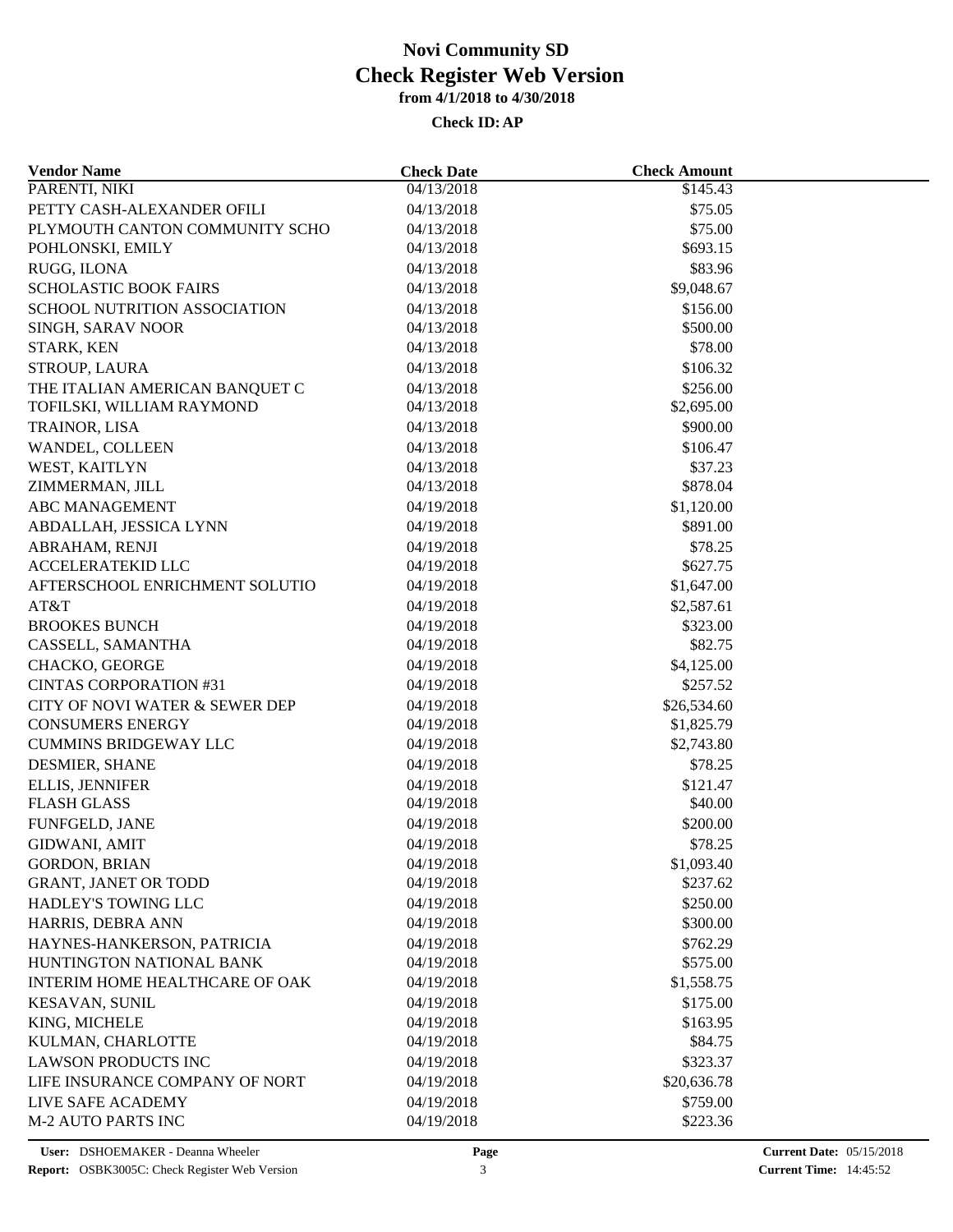| <b>Vendor Name</b>                   | <b>Check Date</b> | <b>Check Amount</b> |  |
|--------------------------------------|-------------------|---------------------|--|
| <b>MARSHALL MUSIC</b>                | 04/19/2018        | \$205.00            |  |
| MATHESON TRI-GAS INC                 | 04/19/2018        | \$102.77            |  |
| <b>MAYER, LORI</b>                   | 04/19/2018        | \$78.25             |  |
| MEADOWBROOK ART CENTER               | 04/19/2018        | \$152.00            |  |
| MENA, OWEN                           | 04/19/2018        | \$159.47            |  |
| MICHIGAN H.S. ATHLETIC ASSOC.        | 04/19/2018        | \$12.00             |  |
| NALAMALPU, SREENIVASULA              | 04/19/2018        | \$78.25             |  |
| NIZOL, LAUREN                        | 04/19/2018        | \$48.14             |  |
| OAKLAND COUNTY HEALTH DIVISION       | 04/19/2018        | \$50.00             |  |
| <b>OAKLAND SCHOOLS</b>               | 04/19/2018        | \$420.00            |  |
| <b>PEARSON</b>                       | 04/19/2018        | \$134.25            |  |
| PRATT, ERIKA                         | 04/19/2018        | \$78.25             |  |
| PRINTNOLOGY INC                      | 04/19/2018        | \$40.00             |  |
| PRISBY, NANCY                        | 04/19/2018        | \$75.00             |  |
| PUBLIC FINANCIAL MANAGEMENT IN       | 04/19/2018        | \$1,000.00          |  |
| RODRIGUEZ, ZITA RECILLAS             | 04/19/2018        | \$60.00             |  |
| SCAGNETTI, COLLEEN                   | 04/19/2018        | \$175.00            |  |
| <b>SCAVO, PHILLIP</b>                | 04/19/2018        | \$142.79            |  |
| SMITH, EVALICIA R.                   | 04/19/2018        | \$35.95             |  |
| SMITH, PHELAN                        | 04/19/2018        | \$167.05            |  |
| STALEY, DONALD ALBERT                | 04/19/2018        | \$180.00            |  |
| SURE RIDE TRANSPORATION LLC          | 04/19/2018        | \$6,285.00          |  |
| TAGAI, DANIELLE                      | 04/19/2018        | \$123.03            |  |
| THRUN LAW FIRM P.C.                  | 04/19/2018        | \$5,630.29          |  |
| UNITY SCHOOL BUS PARTS INC           | 04/19/2018        | \$313.33            |  |
|                                      |                   |                     |  |
| VENBAKKAM, VIJAY                     | 04/19/2018        | \$78.25             |  |
| <b>CHAPTER 13 TRUSTEE</b>            | 04/25/2018        | \$50.00             |  |
| <b>MISDU</b>                         | 04/25/2018        | \$1,827.53          |  |
| PENNSYLVANIA HIGHER ED ASSISTA       | 04/25/2018        | \$87.55             |  |
| PIONEER CREDIT RECOVERY INC.         | 04/25/2018        | \$11.90             |  |
| <b>4-STAR KARAOKE</b>                | 04/26/2018        | \$175.00            |  |
| A PARTS WAREHOUSE                    | 04/26/2018        | \$633.47            |  |
| ADAMS, SUE                           | 04/26/2018        | \$55.00             |  |
| ADN ADMINISTRATORS INC               | 04/26/2018        | \$3,734.60          |  |
| AKCASU, AUDREY                       | 04/26/2018        | \$85.27             |  |
| ANDYMARK INC                         | 04/26/2018        | \$141.11            |  |
| AT&T                                 | 04/26/2018        | \$690.80            |  |
| <b>CINTAS CORPORATION #31</b>        | 04/26/2018        | \$128.76            |  |
| <b>CONSUMERS ENERGY</b>              | 04/26/2018        | \$314.29            |  |
| COOK, DEEPA                          | 04/26/2018        | \$78.25             |  |
| COSMAN, DAVID                        | 04/26/2018        | \$243.19            |  |
| DAHLINGER, SANDRA                    | 04/26/2018        | \$30.00             |  |
| DEAF COMMUNITY ADVOCACY NETWOR       | 04/26/2018        | \$234.00            |  |
| <b>EVER KOLD REFRIGERATION</b>       | 04/26/2018        | \$3,446.00          |  |
| <b>EXECUTIVE ENERGY SERVICES LLC</b> | 04/26/2018        | \$400.00            |  |
| FENCHEL, LISA                        | 04/26/2018        | \$566.73            |  |
| FIBER LINK INC                       | 04/26/2018        | \$14,674.90         |  |
| FILLIPPS, SHARON                     | 04/26/2018        | \$111.58            |  |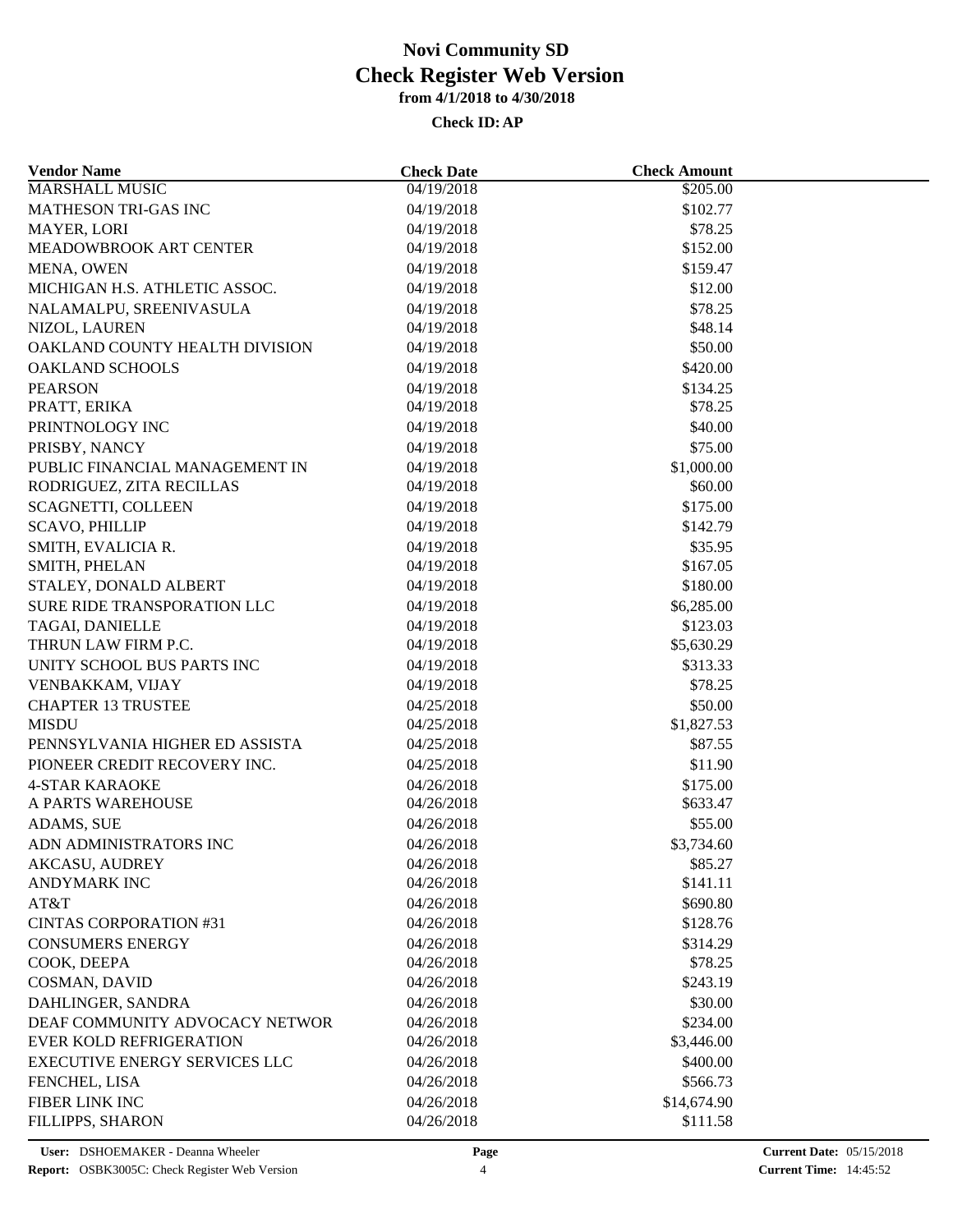| <b>Vendor Name</b>             | <b>Check Date</b> | <b>Check Amount</b>   |                |
|--------------------------------|-------------------|-----------------------|----------------|
| <b>FLEETPRIDE INC</b>          | 04/26/2018        | \$331.31              |                |
| <b>GRAINGER</b>                | 04/26/2018        | \$8.30                |                |
| <b>GROSSI, BARBARA</b>         | 04/26/2018        | \$238.27              |                |
| HARPENAU, CHRIS                | 04/26/2018        | \$50.00               |                |
| <b>HOLLAND BUS COMPANY</b>     | 04/26/2018        | \$268.60              |                |
| JACKSON TRUCK SERVICE INC      | 04/26/2018        | \$296.25              |                |
| <b>KAREN HARTMAN</b>           | 04/26/2018        | \$2,893.45            |                |
| KASSAB, KELSEY                 | 04/26/2018        | \$109.95              |                |
| KONDRACKI, VITAL               | 04/26/2018        | \$175.00              |                |
| KOZLOWSKI, KIMBERLY            | 04/26/2018        | \$132.15              |                |
| LAWLER, CHRIS                  | 04/26/2018        | \$30.00               |                |
| <b>MATTHEWS, STEVE</b>         | 04/26/2018        | \$1,310.99            |                |
| MCMASTER-CARR SUPPLY COMPANY   | 04/26/2018        | \$110.31              |                |
| MENA, WILLIAM J.               | 04/26/2018        | \$159.47              |                |
| MESSA (MICHIGAN EDUCATION SPEC | 04/26/2018        | \$579,405.77          |                |
| MIAT COLLEGE OF TECHNOLOGY     | 04/26/2018        | \$1,108.50            |                |
| NATURALIST ENDEAVORS           | 04/26/2018        | \$603.00              |                |
| OAKLAND COUNTY HEALTH DIVISION | 04/26/2018        | \$50.00               |                |
| PENNYCUFF, LAURA               | 04/26/2018        | \$22.06               |                |
| PLEET, JENNIFER                | 04/26/2018        | \$287.03              |                |
| PRESIDIO NETWORKED SOLUTIONS L | 04/26/2018        | \$732.00              |                |
| RUGG, ILONA                    | 04/26/2018        | \$52.98               |                |
| SPARKMAN, SHERI                | 04/26/2018        | \$30.00               |                |
| SURE RIDE TRANSPORATION LLC    | 04/26/2018        | \$3,345.00            |                |
| THE ROBOT SPACE                | 04/26/2018        | \$400.56              |                |
| TROOST, KIM                    | 04/26/2018        | \$17.90               |                |
| US GAMES (DIVISION OF BSN SPOR | 04/26/2018        | \$259.99              |                |
| VESCO OIL CORPORATION          | 04/26/2018        | \$112.25              |                |
| <b>WAGEWORKS INC</b>           | 04/26/2018        | \$826.80              |                |
| WEINERT, ASHLEY                | 04/26/2018        | \$33.83               |                |
| WELLOCK, TRISHA                | 04/26/2018        | \$179.60              |                |
| <b>CATTAILS GOLF CLUB</b>      | 04/27/2018        | \$250.00              |                |
| CHAVARKAR, POOJA               | 04/27/2018        | \$104.18              |                |
| COHN'S COMMERICAL FLOOR COVERI | 04/27/2018        | \$1,171.00            |                |
| DEWITT LACROSSE CLUB           | 04/27/2018        | \$200.00              |                |
| DTS CONTRACTING INC.           | 04/27/2018        | \$1,870.00            |                |
| HAMILTON, KATHERINE            | 04/27/2018        | \$89.99               |                |
| KURUP, JEYESHKUMAR             | 04/27/2018        | \$99.00               |                |
| <b>OAKLAND SCHOOLS</b>         | 04/27/2018        | \$550.00              |                |
| PRESIDIO NETWORKED SOLUTIONS L | 04/27/2018        | \$5,736.00            |                |
| STONECREEK INTERIOR SYSTEMS LL | 04/27/2018        | \$4,095.00            |                |
| UNITED MILL & CABINET CO.      | 04/27/2018        | \$1,885.00            |                |
|                                |                   | <b>Issued:</b>        | \$1,820,929.93 |
|                                |                   | Reversed:             | \$159.47       |
| <b>AP Checks Processed:</b>    | 234               | <b>AP Bank Total:</b> | \$1,821,089.40 |
| <b>Total Checks Processed:</b> | 234               | <b>Grand Total:</b>   | \$1,821,089.40 |